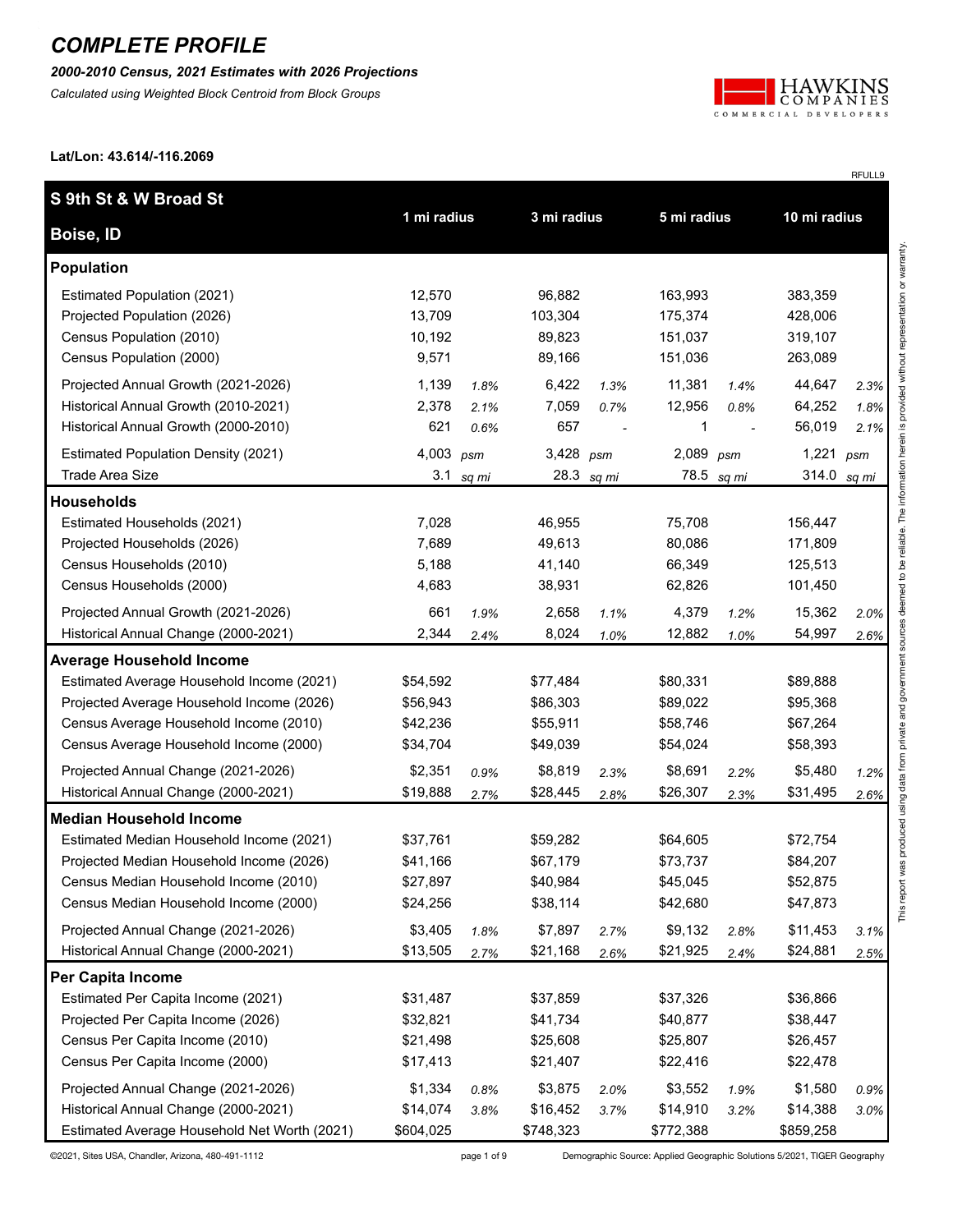#### *2000-2010 Census, 2021 Estimates with 2026 Projections*

*Calculated using Weighted Block Centroid from Block Groups*



RFULL9

**Lat/Lon: 43.614/-116.2069**

| S 9th St & W Broad St                         |             |       |             |       |             |       |              |       |
|-----------------------------------------------|-------------|-------|-------------|-------|-------------|-------|--------------|-------|
| Boise, ID                                     | 1 mi radius |       | 3 mi radius |       | 5 mi radius |       | 10 mi radius |       |
| <b>Race and Ethnicity</b>                     |             |       |             |       |             |       |              |       |
| Total Population (2021)                       | 12,570      |       | 96,882      |       | 163.993     |       | 383,359      |       |
| White (2021)                                  | 10,768      | 85.7% | 82,160      | 84.8% | 140,447     | 85.6% | 336,042      | 87.7% |
| Black or African American (2021)              | 337         | 2.7%  | 2,917       | 3.0%  | 4,068       | 2.5%  | 6,808        | 1.8%  |
| American Indian or Alaska Native (2021)       | 137         | 1.1%  | 833         | 0.9%  | 1,321       | 0.8%  | 2,606        | 0.7%  |
| Asian (2021)                                  | 382         | 3.0%  | 3,123       | 3.2%  | 5,261       | 3.2%  | 12,063       | 3.1%  |
| Hawaiian or Pacific Islander (2021)           | 29          | 0.2%  | 249         | 0.3%  | 403         | 0.2%  | 878          | 0.2%  |
| Other Race (2021)                             | 271         | 2.2%  | 3,611       | 3.7%  | 6,164       | 3.8%  | 11,076       | 2.9%  |
| Two or More Races (2021)                      | 645         | 5.1%  | 3,989       | 4.1%  | 6,330       | 3.9%  | 13,886       | 3.6%  |
| Population < 18 (2021)                        | 1,116       | 8.9%  | 15,024      | 15.5% | 27,875      | 17.0% | 80,436       | 21.0% |
| White Not Hispanic                            | 763         | 68.3% | 10,095      | 67.2% | 19,293      | 69.2% | 60,830       | 75.6% |
| <b>Black or African American</b>              | 54          | 4.9%  | 864         | 5.7%  | 1,232       | 4.4%  | 2,152        | 2.7%  |
| Asian                                         | 42          | 3.8%  | 523         | 3.5%  | 918         | 3.3%  | 2,380        | 3.0%  |
| Other Race Not Hispanic                       | 130         | 11.6% | 1,080       | 7.2%  | 1,818       | 6.5%  | 4,697        | 5.8%  |
| Hispanic                                      | 127         | 11.4% | 2,464       | 16.4% | 4,615       | 16.6% | 10,377       | 12.9% |
| Not Hispanic or Latino Population (2021)      | 11,473      | 91.3% | 87,045      | 89.8% | 147,219     | 89.8% | 348,711      | 91.0% |
| Not Hispanic White                            | 10,100      | 88.0% | 77,442      | 89.0% | 132,313     | 89.9% | 317,642      | 91.1% |
| Not Hispanic Black or African American        | 316         | 2.8%  | 2,744       | 3.2%  | 3,815       | 2.6%  | 6,338        | 1.8%  |
| Not Hispanic American Indian or Alaska Native | 114         | 1.0%  | 650         | 0.7%  | 1,015       | 0.7%  | 2,014        | 0.6%  |
| Not Hispanic Asian                            | 377         | 3.3%  | 3,033       | 3.5%  | 5,100       | 3.5%  | 11,706       | 3.4%  |
| Not Hispanic Hawaiian or Pacific Islander     | 26          | 0.2%  | 235         | 0.3%  | 376         | 0.3%  | 829          | 0.2%  |
| Not Hispanic Other Race                       | 6           |       | 51          |       | 75          |       | 132          |       |
| Not Hispanic Two or More Races                | 533         | 4.6%  | 2,890       | 3.3%  | 4,525       | 3.1%  | 10,050       | 2.9%  |
| Hispanic or Latino Population (2021)          | 1,097       | 8.7%  | 9,837       | 10.2% | 16,774      | 10.2% | 34,648       | 9.0%  |
| <b>Hispanic White</b>                         | 669         | 60.9% | 4,717       | 48.0% | 8,133       | 48.5% | 18,399       | 53.1% |
| Hispanic Black or African American            | 21          | 1.9%  | 172         | 1.8%  | 252         | 1.5%  | 470          | 1.4%  |
| Hispanic American Indian or Alaska Native     | 23          | 2.1%  | 183         | 1.9%  | 307         | 1.8%  | 592          | 1.7%  |
| Hispanic Asian                                | 5           | 0.5%  | 90          | 0.9%  | 161         | 1.0%  | 357          | 1.0%  |
| Hispanic Hawaiian or Pacific Islander         | 2           | 0.2%  | 14          | 0.1%  | 26          | 0.2%  | 49           | 0.1%  |
| <b>Hispanic Other Race</b>                    | 265         | 24.2% | 3,561       | 36.2% | 6,089       | 36.3% | 10,945       | 31.6% |
| Hispanic Two or More Races                    | 112         | 10.2% | 1,099       | 11.2% | 1,805       | 10.8% | 3,836        | 11.1% |
| Not Hispanic or Latino Population (2010)      | 9,501       | 93.2% | 82,676      | 92.0% | 139,003     | 92.0% | 296,372      | 92.9% |
| Hispanic or Latino Population (2010)          | 691         | 6.8%  | 7,147       | 8.0%  | 12,035      | 8.0%  | 22,735       | 7.1%  |
| Not Hispanic or Latino Population (2000)      | 8,987       | 93.9% | 84,101      | 94.3% | 143,387     | 94.9% | 251,182      | 95.5% |
| Hispanic or Latino Population (2000)          | 584         | 6.1%  | 5,064       | 5.7%  | 7,649       | 5.1%  | 11,907       | 4.5%  |
| Not Hispanic or Latino Population (2026)      | 12,446      | 90.8% | 92,284      | 89.3% | 156,502     | 89.2% | 387,423      | 90.5% |
| Hispanic or Latino Population (2026)          | 1,264       | 9.2%  | 11,020      | 10.7% | 18,872      | 10.8% | 40,583       | 9.5%  |
| Projected Annual Growth (2021-2026)           | 166         | 3.0%  | 1,183       | 2.4%  | 2,098       | 2.5%  | 5,936        | 3.4%  |
| Historical Annual Growth (2000-2010)          | 107         | 1.8%  | 2,083       | 4.1%  | 4,386       | 5.7%  | 10,829       | 9.1%  |

©2021, Sites USA, Chandler, Arizona, 480-491-1112 page 2 of 9 Demographic Source: Applied Geographic Solutions 5/2021, TIGER Geography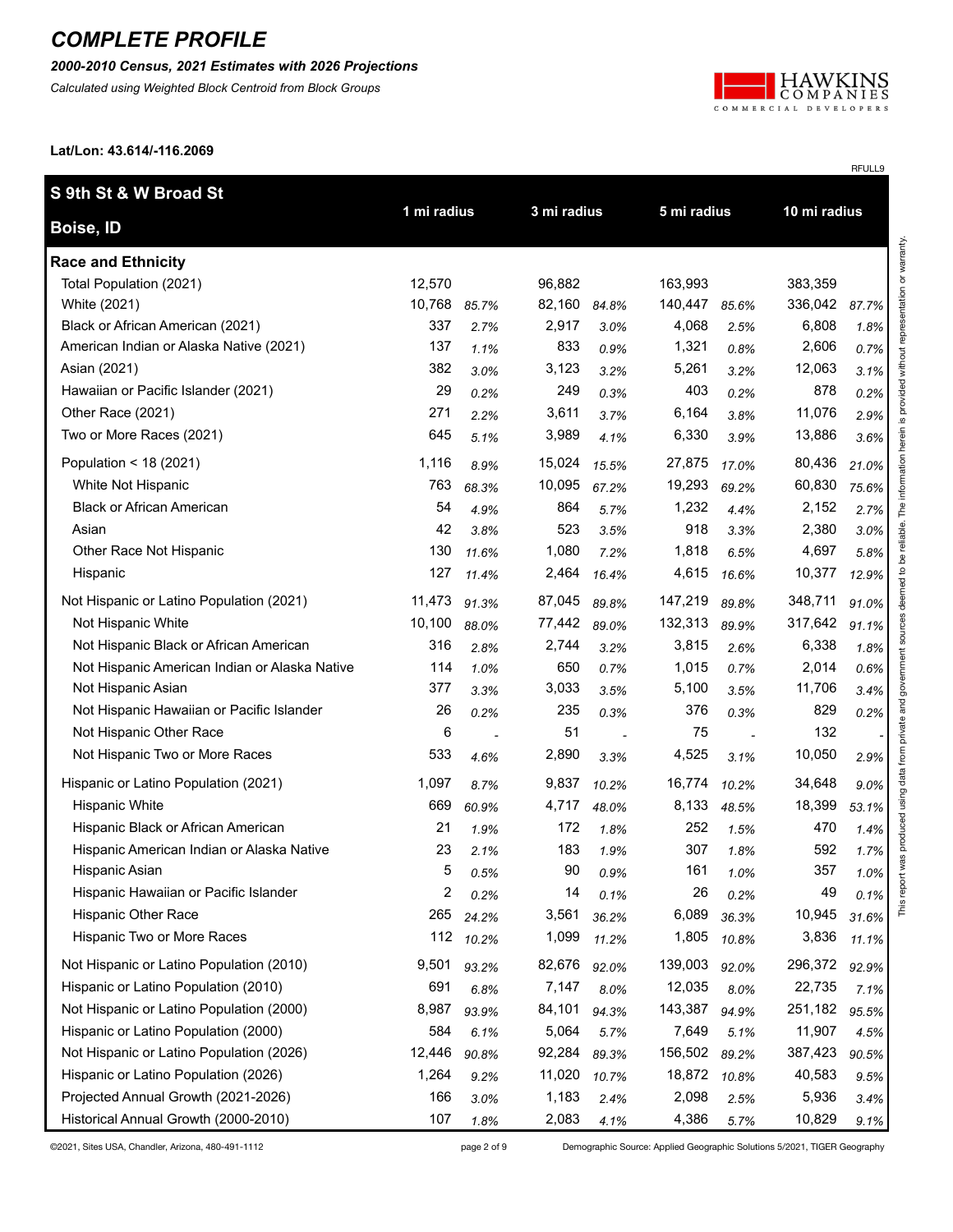*2000-2010 Census, 2021 Estimates with 2026 Projections*

*Calculated using Weighted Block Centroid from Block Groups*



RFULL9

**Lat/Lon: 43.614/-116.2069**

| S 9th St & W Broad St                 |             |       |             |       |             |       |              |       |                        |
|---------------------------------------|-------------|-------|-------------|-------|-------------|-------|--------------|-------|------------------------|
| Boise, ID                             | 1 mi radius |       | 3 mi radius |       | 5 mi radius |       | 10 mi radius |       |                        |
| <b>Total Age Distribution (2021)</b>  |             |       |             |       |             |       |              |       | sentation or warranty. |
| <b>Total Population</b>               | 12,570      |       | 96,882      |       | 163,993     |       | 383,359      |       |                        |
| Age Under 5 Years                     | 413         | 3.3%  | 4,496       | 4.6%  | 7,731       | 4.7%  | 20,008       | 5.2%  |                        |
| Age 5 to 9 Years                      | 280         | 2.2%  | 4,076       | 4.2%  | 7,505       | 4.6%  | 21,782       | 5.7%  |                        |
| Age 10 to 14 Years                    | 261         | 2.1%  | 4,052       | 4.2%  | 7,802       | 4.8%  | 24,241       | 6.3%  |                        |
| Age 15 to 19 Years                    | 1,178       | 9.4%  | 5,918       | 6.1%  | 10,075      | 6.1%  | 24,922       | 6.5%  |                        |
| Age 20 to 24 Years                    | 2,058       | 16.4% | 10,656      | 11.0% | 14,817      | 9.0%  | 26,116       | 6.8%  |                        |
| Age 25 to 29 Years                    | 1,665       | 13.2% | 9,997       | 10.3% | 14,771      | 9.0%  | 27,842       | 7.3%  |                        |
| Age 30 to 34 Years                    | 1,012       | 8.1%  | 7,801       | 8.1%  | 12,455      | 7.6%  | 27,425       | 7.2%  |                        |
| Age 35 to 39 Years                    | 772         | 6.1%  | 6,459       | 6.7%  | 10,665      | 6.5%  | 26,586       | 6.9%  |                        |
| Age 40 to 44 Years                    | 711         | 5.7%  | 5,958       | 6.1%  | 10,001      | 6.1%  | 25,728       | 6.7%  |                        |
| Age 45 to 49 Years                    | 692         | 5.5%  | 5,500       | 5.7%  | 9,588       | 5.8%  | 24,116       | 6.3%  |                        |
| Age 50 to 54 Years                    | 725         | 5.8%  | 5,818       | 6.0%  | 10,389      | 6.3%  | 24,044       | 6.3%  |                        |
| Age 55 to 59 Years                    | 701         | 5.6%  | 5,760       | 5.9%  | 10,554      | 6.4%  | 23,863       | 6.2%  |                        |
| Age 60 to 64 Years                    | 659         | 5.2%  | 5,500       | 5.7%  | 10,133      | 6.2%  | 23,640       | 6.2%  |                        |
| Age 65 to 69 Years                    | 434         | 3.5%  | 4,596       | 4.7%  | 8,560       | 5.2%  | 20,650       | 5.4%  |                        |
| Age 70 to 74 Years                    | 431         | 3.4%  | 3,707       | 3.8%  | 7,005       | 4.3%  | 17,130       | 4.5%  |                        |
| Age 75 to 79 Years                    | 261         | 2.1%  | 2,683       | 2.8%  | 5,138       | 3.1%  | 11,302       | 2.9%  |                        |
| Age 80 to 84 Years                    | 121         | 1.0%  | 1,767       | 1.8%  | 3,264       | 2.0%  | 6,955        | 1.8%  |                        |
| Age 85 Years or Over                  | 196         | 1.6%  | 2,140       | 2.2%  | 3,540       | 2.2%  | 7,008        | 1.8%  |                        |
| Median Age                            | 32.8        |       | 35.9        |       | 38.0        |       | 38.2         |       |                        |
| Age 19 Years or Less                  | 2,132       | 17.0% | 18,541      | 19.1% | 33,112      | 20.2% | 90,953       | 23.7% | mos                    |
| Age 20 to 64 Years                    | 8,995       | 71.6% | 63,448      | 65.5% | 103,374     | 63.0% | 229,361      | 59.8% |                        |
| Age 65 Years or Over                  | 1,443       | 11.5% | 14,893      | 15.4% | 27,508      | 16.8% | 63,045       | 16.4% | gover                  |
| <b>Female Age Distribution (2021)</b> |             |       |             |       |             |       |              |       |                        |
| Female Population                     | 5,892       | 46.9% | 47,984      | 49.5% | 82,284      | 50.2% | 192,816      | 50.3% | private and            |
| Age Under 5 Years                     | 195         | 3.3%  | 2,226       | 4.6%  | 3,839       | 4.7%  | 9,821        | 5.1%  |                        |
| Age 5 to 9 Years                      | 145         | 2.5%  | 2,077       | 4.3%  | 3,764       | 4.6%  | 10,680       | 5.5%  |                        |
| Age 10 to 14 Years                    | 112         | 1.9%  | 2,007       | 4.2%  | 3,861       | 4.7%  | 11,892       | 6.2%  |                        |
| Age 15 to 19 Years                    | 660         | 11.2% | 3,007       | 6.3%  | 4,967       | 6.0%  | 11,980       | 6.2%  |                        |
| Age 20 to 24 Years                    | 1,076       | 18.3% | 5,393       | 11.2% | 7,455       | 9.1%  | 12,955       | 6.7%  |                        |
| Age 25 to 29 Years                    | 763         | 13.0% | 4,673       | 9.7%  | 6,996       | 8.5%  | 13,620       | 7.1%  |                        |
| Age 30 to 34 Years                    | 402         | 6.8%  | 3,596       | 7.5%  | 5,866       | 7.1%  | 13,454       | 7.0%  |                        |
| Age 35 to 39 Years                    | 320         | 5.4%  | 2,938       | 6.1%  | 4,971       | 6.0%  | 12,869       | 6.7%  |                        |
| Age 40 to 44 Years                    | 298         | 5.1%  | 2,785       | 5.8%  | 4,780       | 5.8%  | 12,701       | 6.6%  | ă                      |
| Age 45 to 49 Years                    | 276         | 4.7%  | 2,632       | 5.5%  | 4,716       | 5.7%  | 12,016       | 6.2%  | ĕ                      |
| Age 50 to 54 Years                    | 298         | 5.1%  | 2,883       | 6.0%  | 5,292       | 6.4%  | 12,156       | 6.3%  | This                   |
| Age 55 to 59 Years                    | 307         | 5.2%  | 2,831       | 5.9%  | 5,334       | 6.5%  | 12,062       | 6.3%  |                        |
| Age 60 to 64 Years                    | 263         | 4.5%  | 2,656       | 5.5%  | 4,997       | 6.1%  | 11,833       | 6.1%  |                        |
| Age 65 to 69 Years                    | 210         | 3.6%  | 2,437       | 5.1%  | 4,523       | 5.5%  | 10,794       | 5.6%  |                        |
| Age 70 to 74 Years                    | 219         | 3.7%  | 1,955       | 4.1%  | 3,782       | 4.6%  | 8,947        | 4.6%  |                        |
| Age 75 to 79 Years                    | 144         | 2.4%  | 1,521       | 3.2%  | 2,963       | 3.6%  | 6,444        | 3.3%  |                        |
| Age 80 to 84 Years                    | 80          | 1.4%  | 1,003       | 2.1%  | 1,904       | 2.3%  | 4,078        | 2.1%  |                        |
| Age 85 Years or Over                  | 122         | 2.1%  | 1,364       | 2.8%  | 2,272       | 2.8%  | 4,516        | 2.3%  |                        |
| Female Median Age                     | 31.3        |       | 36.4        |       | 39.0        |       | 39.2         |       |                        |
| Age 19 Years or Less                  | 1,112       | 18.9% | 9,317       | 19.4% | 16,432      | 20.0% | 44,373       | 23.0% |                        |
| Age 20 to 64 Years                    | 4,003       | 67.9% | 30,387      | 63.3% | 50,407      | 61.3% | 113,665      | 58.9% |                        |
| Age 65 Years or Over                  | 777         | 13.2% | 8,280       | 17.3% | 15,445      | 18.8% | 34,778       | 18.0% |                        |

©2021, Sites USA, Chandler, Arizona, 480-491-1112 page 3 of 9 Demographic Source: Applied Geographic Solutions 5/2021, TIGER Geography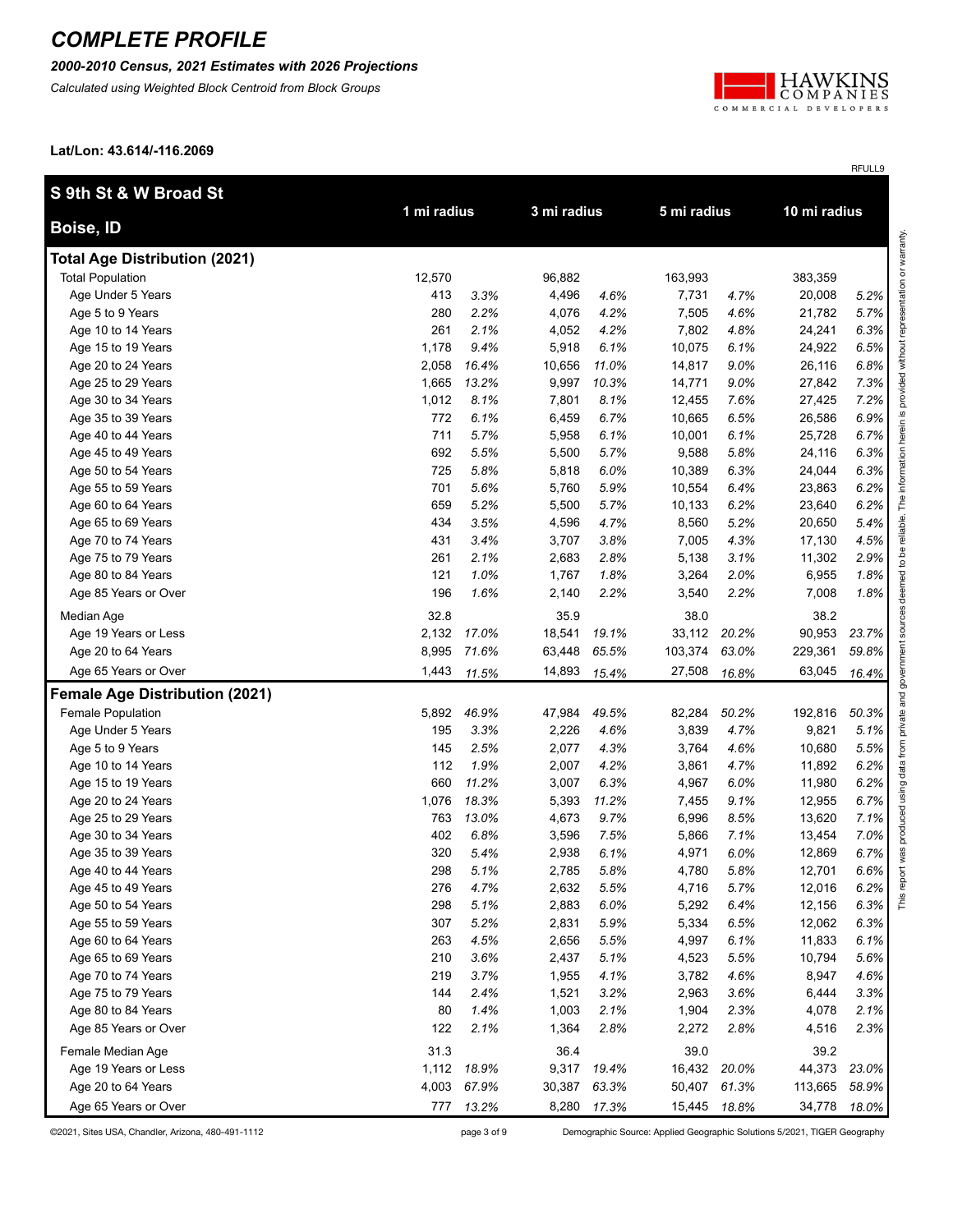*2000-2010 Census, 2021 Estimates with 2026 Projections*

*Calculated using Weighted Block Centroid from Block Groups*



RFULL9

**Lat/Lon: 43.614/-116.2069**

| S 9th St & W Broad St               | 1 mi radius |           | 3 mi radius |           | 5 mi radius |           | 10 mi radius |       |                         |
|-------------------------------------|-------------|-----------|-------------|-----------|-------------|-----------|--------------|-------|-------------------------|
| Boise, ID                           |             |           |             |           |             |           |              |       |                         |
| <b>Male Age Distribution (2021)</b> |             |           |             |           |             |           |              |       | entation or warranty.   |
| Male Population                     | 6,678       | 53.1%     | 48,898      | 50.5%     | 81,709      | 49.8%     | 190,543      | 49.7% |                         |
| Age Under 5 Years                   | 218         | 3.3%      | 2,270       | 4.6%      | 3,892       | 4.8%      | 10,187       | 5.3%  |                         |
| Age 5 to 9 Years                    | 135         | 2.0%      | 1,999       | 4.1%      | 3,740       | 4.6%      | 11,102       | 5.8%  |                         |
| Age 10 to 14 Years                  | 149         | 2.2%      | 2,044       | 4.2%      | 3,940       | 4.8%      | 12,349       | 6.5%  |                         |
| Age 15 to 19 Years                  | 518         | 7.8%      | 2,910       | 6.0%      | 5,107       | 6.3%      | 12,942       | 6.8%  |                         |
| Age 20 to 24 Years                  | 982         | 14.7%     | 5,263       | 10.8%     | 7,362       | 9.0%      | 13,161       | 6.9%  |                         |
| Age 25 to 29 Years                  | 902         | 13.5%     | 5,324       | 10.9%     | 7,774       | 9.5%      | 14,222       | 7.5%  |                         |
| Age 30 to 34 Years                  | 611         | 9.1%      | 4,205       | 8.6%      | 6,589       | 8.1%      | 13,971       | 7.3%  |                         |
| Age 35 to 39 Years                  | 452         | 6.8%      | 3,520       | 7.2%      | 5,694       | 7.0%      | 13,717       | 7.2%  | <u>ی</u>                |
| Age 40 to 44 Years                  | 413         | 6.2%      | 3,173       | 6.5%      | 5,222       | 6.4%      | 13,027       | 6.8%  |                         |
| Age 45 to 49 Years                  | 416         | 6.2%      | 2,868       | 5.9%      | 4,872       | 6.0%      | 12,100       | 6.4%  |                         |
| Age 50 to 54 Years                  | 427         | 6.4%      | 2,935       | 6.0%      | 5,097       | 6.2%      | 11,888       | 6.2%  |                         |
| Age 55 to 59 Years                  | 394         | 5.9%      | 2,929       | 6.0%      | 5,221       | 6.4%      | 11,801       | 6.2%  |                         |
| Age 60 to 64 Years                  | 396         | 5.9%      | 2,844       | 5.8%      | 5,135       | 6.3%      | 11,808       | 6.2%  |                         |
| Age 65 to 69 Years                  | 224         | 3.4%      | 2,158       | 4.4%      | 4,037       | 4.9%      | 9,857        | 5.2%  |                         |
| Age 70 to 74 Years                  | 212         | 3.2%      | 1,752       | 3.6%      | 3,223       | 3.9%      | 8,183        | 4.3%  |                         |
| Age 75 to 79 Years                  | 117         | 1.7%      | 1,162       | 2.4%      | 2,175       | 2.7%      | 4,858        | 2.5%  | $\overline{c}$          |
| Age 80 to 84 Years                  | 40          | 0.6%      | 764         | 1.6%      | 1,360       | 1.7%      | 2,878        | 1.5%  | 8                       |
| Age 85 Years or Over                | 74          | 1.1%      | 776         | 1.6%      | 1,268       | 1.6%      | 2,492        | 1.3%  | dee                     |
| Male Median Age                     | 34.0        |           | 35.5        |           | 37.0        |           | 37.3         |       |                         |
| Age 19 Years or Less                | 1,020       | 15.3%     | 9,224       | 18.9%     | 16,680      | 20.4%     | 46,580       | 24.4% |                         |
| Age 20 to 64 Years                  | 4,992       | 74.8%     | 33,061      | 67.6%     | 52,966      | 64.8%     | 115,696      | 60.7% |                         |
| Age 65 Years or Over                | 666         | 10.0%     | 6,613       | 13.5%     | 12,063      | 14.8%     | 28,267       | 14.8% |                         |
| Males per 100 Females (2021)        |             |           |             |           |             |           |              |       | and                     |
| Overall Comparison                  | 113         |           | 102         |           | 99          |           | 99           |       | private                 |
| Age Under 5 Years                   |             | 112 52.9% | 102         | 50.5%     | 101         | 50.3%     | 104          | 50.9% |                         |
| Age 5 to 9 Years                    | 93          | 48.1%     | 96          | 49.0%     | 99          | 49.8%     | 104          | 51.0% | from                    |
| Age 10 to 14 Years                  | 132         | 57.0%     | 102         | 50.5%     | 102         | 50.5%     | 104          | 50.5% | data                    |
| Age 15 to 19 Years                  | 79          | 44.0%     | 97          | 49.2%     | 103         | 50.7%     | 108          | 51.9% |                         |
| Age 20 to 24 Years                  | 91          | 47.7%     | 98          | 49.4%     | 99          | 49.7%     | 102          | 50.4% |                         |
| Age 25 to 29 Years                  | 118         | 54.2%     | 114         | 53.3%     | 111         | 52.6%     | 104          | 51.1% |                         |
| Age 30 to 34 Years                  | 152         | 60.3%     | 117         | 53.9%     |             | 112 52.9% | 104          | 50.9% |                         |
| Age 35 to 39 Years                  | 141         | 58.5%     | 120         | 54.5%     |             | 115 53.4% | 107          | 51.6% | $\overline{\mathbf{x}}$ |
| Age 40 to 44 Years                  |             | 138 58.1% | 114         | 53.3%     | 109         | 52.2%     | 103          | 50.6% | pa                      |
| Age 45 to 49 Years                  | 151         | 60.1%     | 109         | 52.1%     | 103         | 50.8%     | 101          | 50.2% | This                    |
| Age 50 to 54 Years                  | 143         | 58.9%     | 102         | 50.4%     | 96          | 49.1%     | 98           | 49.4% |                         |
| Age 55 to 59 Years                  | 128         | 56.2%     | 103         | 50.9%     | 98          | 49.5%     | 98           | 49.5% |                         |
| Age 60 to 64 Years                  | 151         | 60.1%     |             | 107 51.7% | 103         | 50.7%     | 100          | 49.9% |                         |
| Age 65 to 69 Years                  | 106         | 51.5%     | 89          | 47.0%     | 89          | 47.2%     | 91           | 47.7% |                         |
| Age 70 to 74 Years                  | 96          | 49.1%     | 90          | 47.3%     | 85          | 46.0%     | 91           | 47.8% |                         |
| Age 75 to 79 Years                  | 81          | 44.7%     | 76          | 43.3%     | 73          | 42.3%     | 75           | 43.0% |                         |
| Age 80 to 84 Years                  | 50          | 33.4%     | 76          | 43.3%     | 71          | 41.7%     | 71           | 41.4% |                         |
| Age 85 Years or Over                | 61          | 37.7%     | 57          | 36.3%     | 56          | 35.8%     | 55           | 35.6% |                         |
| Age 19 Years or Less                | 92          | 47.8%     | 99          | 49.7%     | 102         | 50.4%     | 105          | 51.2% |                         |
| Age 20 to 39 Years                  | 115         | 53.5%     | 110         | 52.5%     | 108         | 52.0%     | 104          | 51.0% |                         |
| Age 40 to 64 Years                  | 142         | 58.7%     |             | 107 51.7% | 102         | 50.4%     | 100          | 49.9% |                         |
| Age 65 Years or Over                | 86          | 46.2%     |             | 80 44.4%  |             | 78 43.9%  | 81           | 44.8% |                         |

©2021, Sites USA, Chandler, Arizona, 480-491-1112 page 4 of 9 Demographic Source: Applied Geographic Solutions 5/2021, TIGER Geography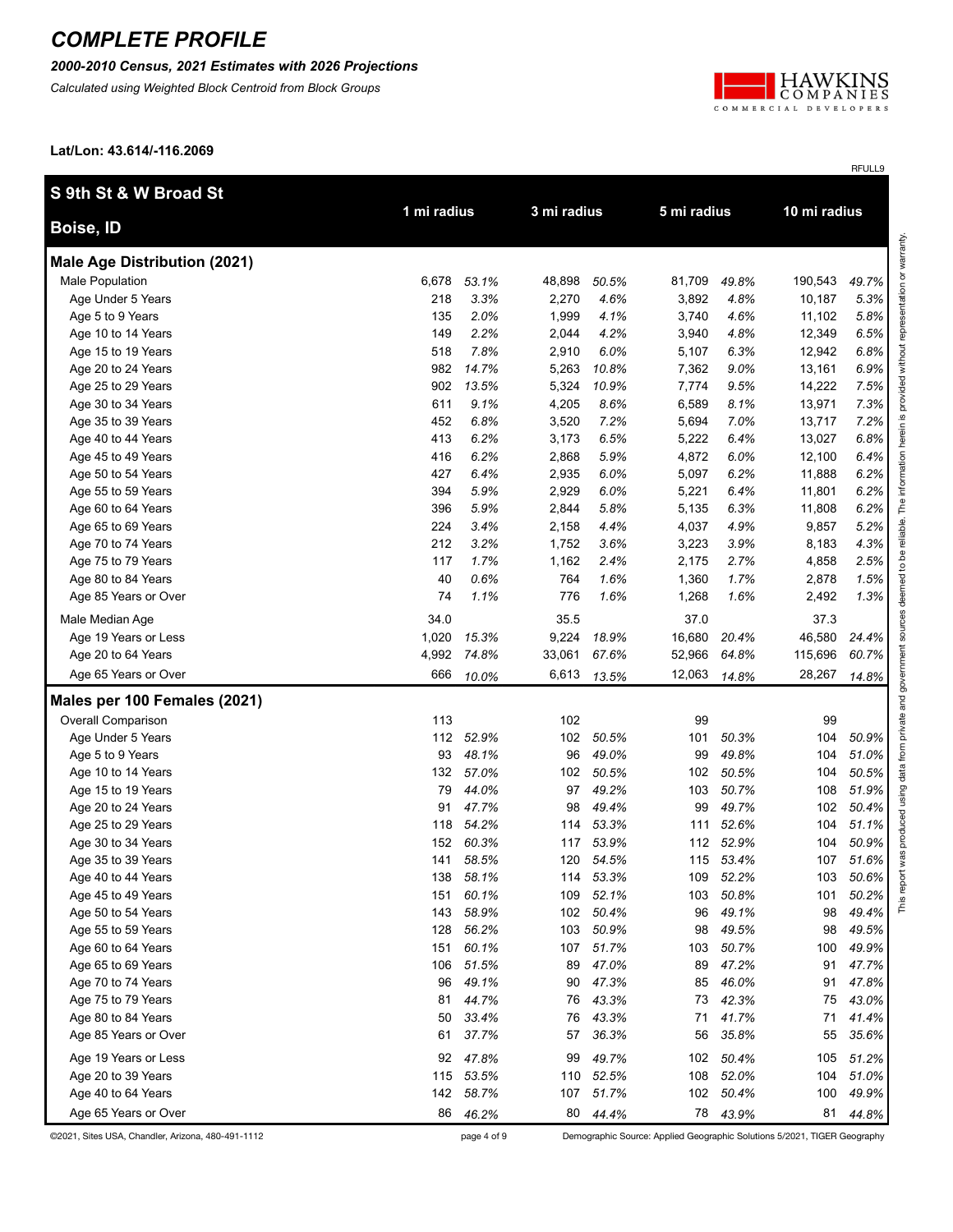#### *2000-2010 Census, 2021 Estimates with 2026 Projections*

*Calculated using Weighted Block Centroid from Block Groups*



RFULL9

**Lat/Lon: 43.614/-116.2069**

| S 9th St & W Broad St                                                 |             |                |                |                |              |             |                  |                |
|-----------------------------------------------------------------------|-------------|----------------|----------------|----------------|--------------|-------------|------------------|----------------|
| Boise, ID                                                             | 1 mi radius |                | 3 mi radius    |                | 5 mi radius  |             | 10 mi radius     |                |
| Household Type (2021)                                                 |             |                |                |                |              |             |                  |                |
| <b>Total Households</b>                                               | 7,028       |                | 46,955         |                | 75,708       |             | 156,447          |                |
| Households with Children                                              | 720         | 10.2%          |                | 9,470 20.2%    | 17,411       | 23.0%       | 47,696           | 30.5%          |
| Average Household Size                                                | 1.6         |                | 2.0            |                | 2.1          |             | 2.4              |                |
| Household Density per Square Mile                                     | 2,238       |                | 1,662          |                | 964          |             | 498              |                |
| <b>Population Family</b>                                              | 4,444       | 35.4%          | 59,864 61.8%   |                | 111,927      | 68.3%       | 300,779          | 78.5%          |
| Population Non-Family                                                 | 6,648       | 52.9%          | 33,755 34.8%   |                | 47,836       | 29.2%       | 75,540           | 19.7%          |
| <b>Population Group Quarters</b>                                      | 1,478       | 11.8%          | 3,263          | 3.4%           | 4,230        | 2.6%        | 7,040            | 1.8%           |
| Family Households                                                     | 1,628       | 23.2%          | 20,874         | 44.5%          | 38,612 51.0% |             | 97,941           | 62.6%          |
| Married Couple Households                                             | 1,066       | 65.5%          | 14,436 69.2%   |                | 27,865 72.2% |             | 76,137           | 77.7%          |
| Other Family Households with Children                                 | 562         | 34.5%          | 6,438          | 30.8%          | 10,746       | 27.8%       | 21,804           | 22.3%          |
| Family Households with Children                                       | 698         | 42.8%          | 9,301          | 44.6%          | 17,133 44.4% |             | 47,094           | 48.1%          |
| Married Couple with Children<br>Other Family Households with Children | 350<br>348  | 50.1%<br>49.9% | 5,364<br>3,937 | 57.7%<br>42.3% | 10,470 61.1% | 6,662 38.9% | 32,816<br>14,278 | 69.7%<br>30.3% |
| Family Households No Children                                         | 931         | 57.2%          | 11,573         | 55.4%          | 21,479       | 55.6%       | 50,847           | 51.9%          |
| Married Couple No Children                                            | 716         | 77.0%          |                | 9,072 78.4%    | 17,395 81.0% |             | 43,320           | 85.2%          |
| Other Family Households No Children                                   | 214         | 23.0%          | 2,501          | 21.6%          | 4,084        | 19.0%       | 7,526            | 14.8%          |
| Non-Family Households                                                 | 5,399       | 76.8%          | 26,081         | 55.5%          | 37,096       | 49.0%       | 58,506           | 37.4%          |
| Non-Family Households with Children                                   | 22          | 0.4%           | 169            | 0.6%           | 278          | 0.7%        | 602              | 1.0%           |
| Non-Family Households No Children                                     | 5,377       | 99.6%          | 25,912         | 99.4%          | 36,818       | 99.3%       | 57,904           | 99.0%          |
| Average Family Household Size                                         | 2.7         |                | 2.9            |                | 2.9          |             | 3.1              |                |
| Average Family Income                                                 | \$127,635   |                | \$112,874      |                | \$108,798    |             | \$110,129        |                |
| Median Family Income                                                  | \$107,546   |                | \$92,731       |                | \$93,513     |             | \$93,537         |                |
| Average Non-Family Household Size                                     | 1.2         |                | 1.3            |                | 1.3          |             | 1.3              |                |
| <b>Marital Status (2021)</b>                                          |             |                |                |                |              |             |                  |                |
| Population Age 15 Years or Over                                       | 11,616      |                | 84,258         |                | 140,956      |             | 317,328          |                |
| <b>Never Married</b>                                                  | 6,239       | 53.7%          | 31,806         | 37.7%          | 47,180       | 33.5%       | 90,265           | 28.4%          |
| <b>Currently Married</b>                                              | 2,694       | 23.2%          | 32,991         | 39.2%          | 61,531       | 43.7%       | 159,977          | 50.4%          |
| <b>Previously Married</b>                                             | 2,683       | 23.1%          | 19,461         | 23.1%          | 32,244       | 22.9%       | 67,087           | 21.1%          |
| Separated                                                             | 326         | 12.2%          | 2,451          | 12.6%          | 4,311        | 13.4%       | 10,237           | 15.3%          |
| Widowed                                                               |             | 335 12.5%      |                | 3,786 19.5%    | 6,740        | 20.9%       | 14,664           | 21.9%          |
| Divorced                                                              | 2,022       | 75.4%          | 13,224         | 68.0%          | 21,193       | 65.7%       | 42,186           | 62.9%          |
| <b>Educational Attainment (2021)</b>                                  |             |                |                |                |              |             |                  |                |
| Adult Population Age 25 Years or Over                                 | 8,379       |                | 67,685         |                | 116,064      |             | 266,290          |                |
| Elementary (Grade Level 0 to 8)                                       | 34          | 0.4%           | 954            | 1.4%           | 1,728        | 1.5%        | 3,455            | 1.3%           |
| Some High School (Grade Level 9 to 11)                                | 248         | 3.0%           | 2,062          | 3.0%           | 3,645        | 3.1%        | 8,417            | 3.2%           |
| <b>High School Graduate</b>                                           | 1,362       | 16.3%          | 13,744         | 20.3%          | 24,297       | 20.9%       | 56,274           | 21.1%          |
| Some College                                                          | 2,134       | 25.5%          | 14,863         | 22.0%          | 26,140       | 22.5%       | 61,786           | 23.2%          |
| Associate Degree Only                                                 | 632         | 7.5%           | 5,599          | 8.3%           | 10,632       | 9.2%        | 27,100           | 10.2%          |
| <b>Bachelor Degree Only</b>                                           | 2,523       | 30.1%          | 19,071         | 28.2%          | 31,369       | 27.0%       | 71,615           | 26.9%          |
| Graduate Degree                                                       | 1,447       | 17.3%          | 11,391         | 16.8%          | 18,254       | 15.7%       | 37,643           | 14.1%          |
| Any College (Some College or Higher)                                  | 6,736       | 80.4%          | 50,924         | 75.2%          | 86,395 74.4% |             | 198,144          | 74.4%          |
| College Degree + (Bachelor Degree or Higher)                          |             | 3,970 47.4%    | 30,462 45.0%   |                | 49,623 42.8% |             | 109,259          | 41.0%          |

©2021, Sites USA, Chandler, Arizona, 480-491-1112 page 5 of 9 Demographic Source: Applied Geographic Solutions 5/2021, TIGER Geography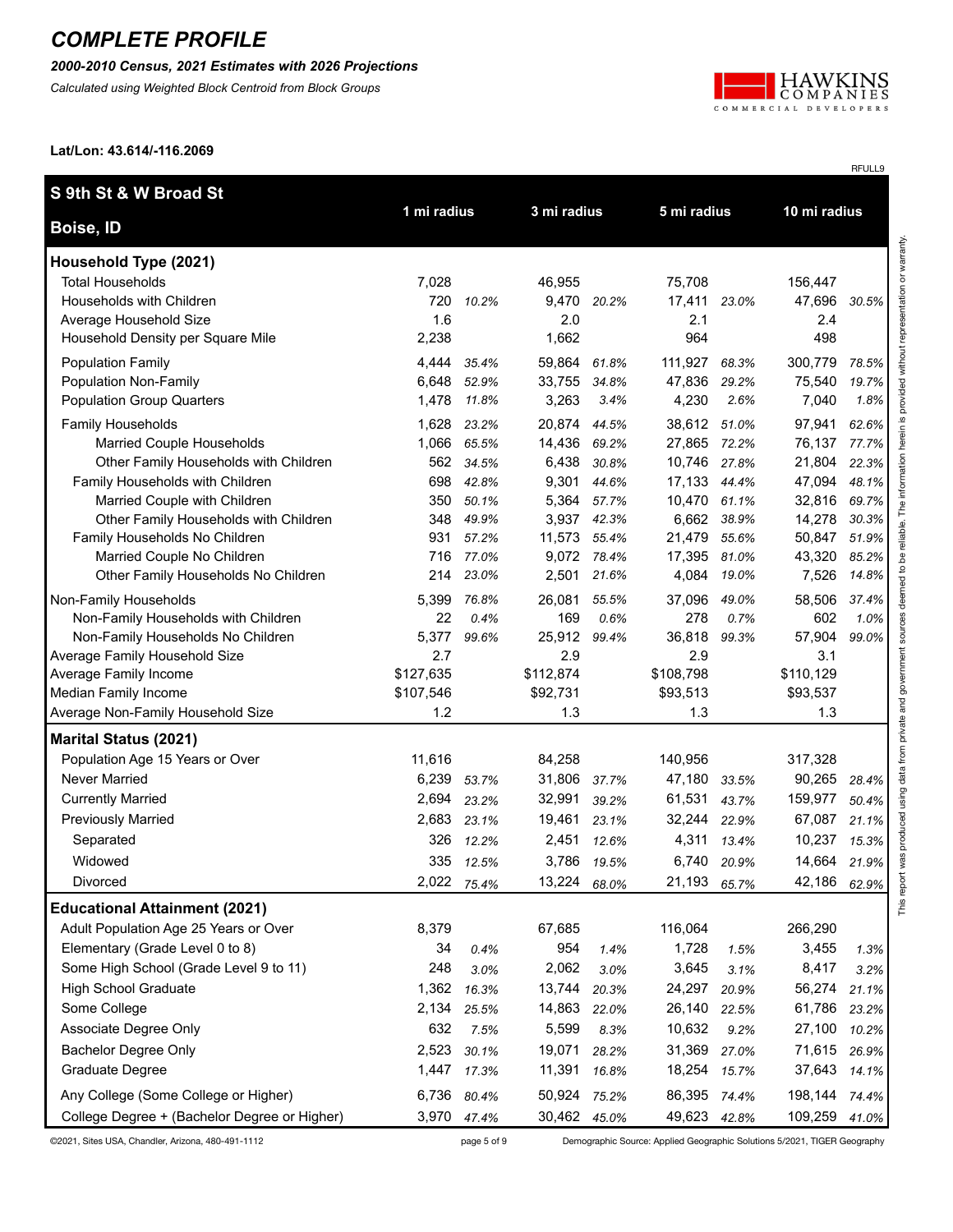*2000-2010 Census, 2021 Estimates with 2026 Projections*

*Calculated using Weighted Block Centroid from Block Groups*



RFULL9

**Lat/Lon: 43.614/-116.2069**

| S 9th St & W Broad St                                |             |               |                |              |                |              |                 |                         |
|------------------------------------------------------|-------------|---------------|----------------|--------------|----------------|--------------|-----------------|-------------------------|
| Boise, ID                                            | 1 mi radius |               | 3 mi radius    |              | 5 mi radius    |              | 10 mi radius    |                         |
| <b>Housing</b>                                       |             |               |                |              |                |              |                 | esentation or warranty. |
| Total Housing Units (2021)                           | 7,430       |               | 49,333         |              | 79,078         |              | 162,097         |                         |
| Total Housing Units (2010)                           | 6,084       |               | 44,856         |              | 71,975         |              | 134,231         |                         |
| Historical Annual Growth (2010-2021)                 | 1,346       | 2.0%          | 4,477          | 0.9%         | 7,103          | 0.9%         | 27,866          | 1.9%                    |
| Housing Units Occupied (2021)                        | 7,028       | 94.6%         | 46,955         | 95.2%        | 75,708         | 95.7%        | 156,447         | 96.5%                   |
| Housing Units Owner-Occupied                         | 1,334       | 19.0%         | 21,136         | 45.0%        | 40,952         | 54.1%        | 103,402         | 66.1%                   |
| Housing Units Renter-Occupied                        | 5,693       | 81.0%         | 25,819         | 55.0%        | 34,755         | 45.9%        | 53,045          | 33.9%                   |
| Housing Units Vacant (2021)                          | 403         | 5.4%          | 2,378          | 4.8%         | 3,370          | 4.3%         | 5,650           | 3.5%                    |
| Household Size (2021)                                |             |               |                |              |                |              |                 |                         |
| <b>Total Households</b>                              | 7,028       |               | 46,955         |              | 75,708         |              | 156,447         | $\bar{\bm{\omega}}$     |
| 1 Person Households                                  | 4,451       | 63.3%         | 20,107         | 42.8%        | 28,741         | 38.0%        | 45,545          | 29.1%                   |
| 2 Person Households                                  | 1,700       | 24.2%         | 15,508         | 33.0%        | 26,345         | 34.8%        | 55,358          | 35.4%                   |
| 3 Person Households                                  | 495         | 7.0%          | 5,674          | 12.1%        | 9,811          | 13.0%        | 22,971          | 14.7%                   |
| 4 Person Households                                  | 257         | 3.7%          | 3,562          | 7.6%         | 6,558          | 8.7%         | 18,986          | 12.1%                   |
| 5 Person Households                                  | 98          | 1.4%          | 1,336          | 2.8%         | 2,642          | 3.5%         | 8,295           | 5.3%                    |
| 6 Person Households                                  | 18          | 0.3%          | 486            | 1.0%         | 1,038          | 1.4%         | 3,421           | 2.2%                    |
| 7 or More Person Households                          | 8           | 0.1%          | 282            | 0.6%         | 574            | 0.8%         | 1,872           | 1.2%                    |
| <b>Household Income Distribution (2021)</b>          |             |               |                |              |                |              |                 | $\mathbf{S}$            |
| HH Income \$200,000 or More                          | 401         | 5.7%          | 3,394          | 7.2%         | 5,406          | 7.1%         | 12,173          | 7.8%                    |
| HH Income \$150,000 to \$199,999                     | 238         | 3.4%          | 2,099          | 4.5%         | 3,832          | 5.1%         | 9,794           | 6.3%                    |
| HH Income \$125,000 to \$149,999                     | 311         | 4.4%          | 2,347          | 5.0%         | 4,255          | 5.6%         | 11,144          | 7.1%                    |
| HH Income \$100,000 to \$124,999                     | 363         | 5.2%          | 3,492          | 7.4%         | 6,469          | 8.5%         | 15,563          | 9.9%                    |
| HH Income \$75,000 to \$99,999                       | 518         | 7.4%          | 5,412          | 11.5%        | 9,719          | 12.8%        | 23,161          | 14.8%                   |
| HH Income \$50,000 to \$74,999                       | 859         | 12.2%         | 9,043          | 19.3%        | 15,002         | 19.8%        | 31,264          | 20.0%                   |
| HH Income \$35,000 to \$49,999                       | 824         | 11.7%         | 5,730          | 12.2%        | 9,001          | 11.9%        | 16,964          | 10.8%                   |
| HH Income \$25,000 to \$34,999                       | 880         | 12.5%         | 4,646          | 9.9%         | 7,204          | 9.5%         | 11,817          | 7.6%                    |
| HH Income \$15,000 to \$24,999                       | 1,169       | 16.6%         | 4,897          | 10.4%        | 6,921          | 9.1%         | 11,389          | 7.3%                    |
| HH Income \$10,000 to \$14,999                       | 589         | 8.4%          | 2,124          | 4.5%         | 2,821          | 3.7%         | 4,393           | 2.8%                    |
| HH Income Under \$10,000                             | 876         | 12.5%         | 3,772          | 8.0%         | 5,078          | 6.7%         | 8,785           | 5.6%<br>data            |
| <b>Household Vehicles (2021)</b>                     |             |               |                |              |                |              |                 |                         |
| Households 0 Vehicles Available                      | 1,024       | 14.6%         | 3,638          | 7.7%         | 4,892          | 6.5%         | 7,160           | 4.6%                    |
| Households 1 Vehicle Available                       | 3,540       | 50.4%         | 19,158         | 40.8%        | 28,459         | 37.6%        | 50,450          | 32.2%                   |
| Households 2 Vehicles Available                      | 1,769       | 25.2%         | 16,753         | 35.7%        | 28,397         | 37.5%        | 62,520          | 40.0%                   |
| Households 3 or More Vehicles Available              | 694         | 9.9%          | 7,406          | 15.8%        | 13,959         | 18.4%        | 36,316          | 23.2%                   |
| <b>Total Vehicles Available</b>                      | 9,340       |               | 77,666         |              | 132,652        |              | 299.666         | $\overline{5}$          |
| Average Vehicles per Household                       | 1.3         |               | 1.7            |              | 1.8            |              | 1.9             | This rep                |
| Owner-Occupied Household Vehicles                    | 2,499       | 26.8%         | 41,792 53.8%   |              | 83,134         | 62.7%        | 221,016         | 73.8%                   |
| Average Vehicles per Owner-Occupied Household        | 1.9         |               | 2.0            |              | 2.0            |              | 2.1             |                         |
| Renter-Occupied Household Vehicles                   | 6,841       | 73.2%         | 35,874         | 46.2%        | 49,518         | 37.3%        | 78,650          | 26.2%                   |
| Average Vehicles per Renter-Occupied Household       | $1.2$       |               | 1.4            |              | 1.4            |              | 1.5             |                         |
| Travel Time (2021)                                   |             |               |                |              |                |              |                 |                         |
| Worker Base Age 16 years or Over                     | 7,063       |               | 50,760         |              | 84,817         |              | 195,553         |                         |
| Travel to Work in 14 Minutes or Less                 | 3,084       | 43.7%         | 21,029         | 41.4%        | 30,970         | 36.5%        | 56,324          | 28.8%                   |
| Travel to Work in 15 to 29 Minutes                   | 2,665       | 37.7%         | 23,499         | 46.3%        | 41,321         | 48.7%        | 91,322          | 46.7%                   |
| Travel to Work in 30 to 59 Minutes                   | 684         | 9.7%          | 5,669          | 11.2%        | 10,413         | 12.3%        | 30,397          | 15.5%                   |
| Travel to Work in 60 Minutes or More<br>Work at Home | 56<br>799   | 0.8%<br>11.3% | 1,086<br>3,481 | 2.1%<br>6.9% | 1,850<br>6,095 | 2.2%<br>7.2% | 4,888<br>16,413 | 2.5%<br>$8.4\%$         |
|                                                      | 14.4        |               | 16.2           |              | 17.2           |              |                 |                         |
| Average Minutes Travel to Work                       |             |               |                |              |                |              | 19.1            |                         |

©2021, Sites USA, Chandler, Arizona, 480-491-1112 page 6 of 9 Demographic Source: Applied Geographic Solutions 5/2021, TIGER Geography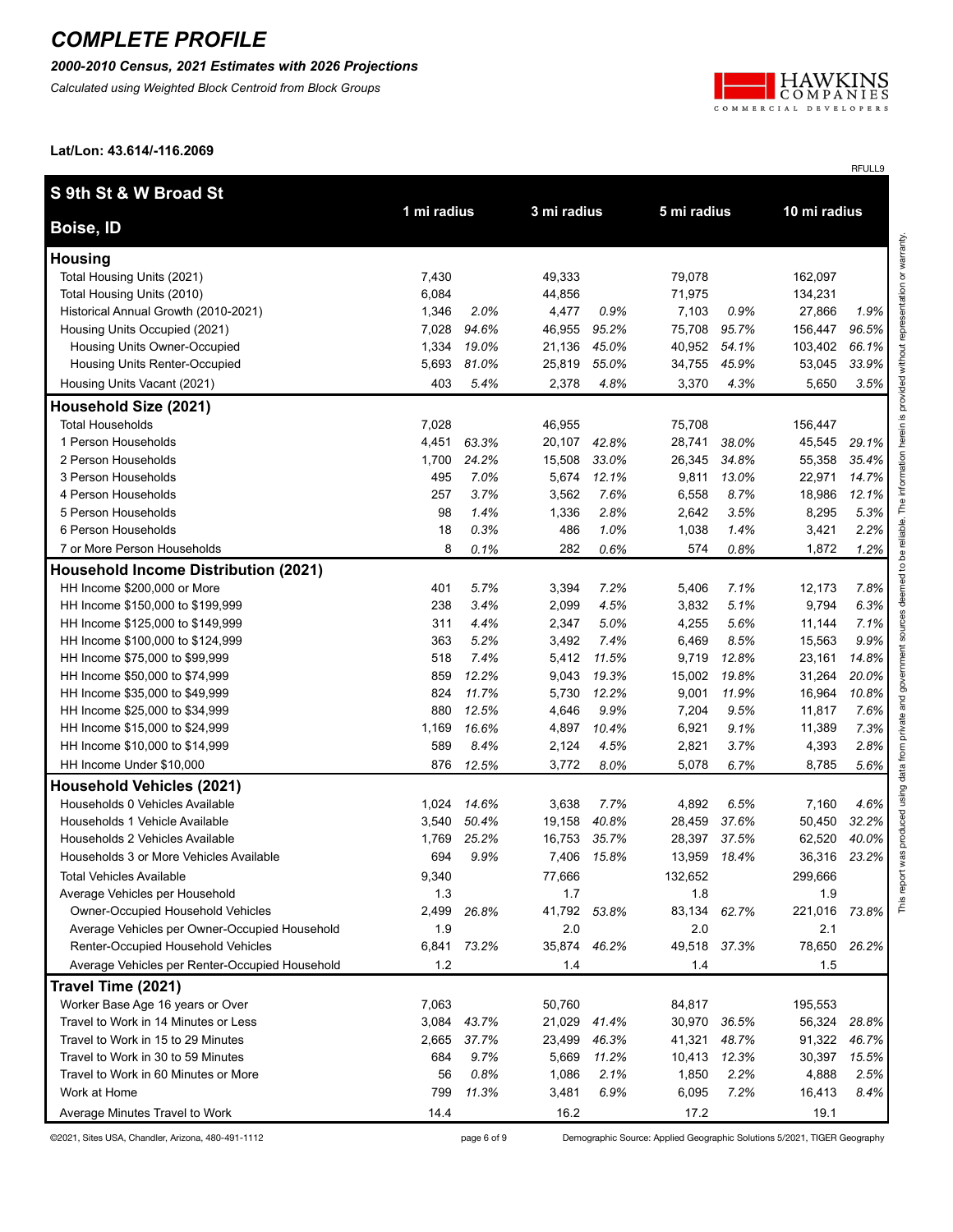### *2000-2010 Census, 2021 Estimates with 2026 Projections*

*Calculated using Weighted Block Centroid from Block Groups*



RFULL9

**Lat/Lon: 43.614/-116.2069**

| Boise, ID<br><b>Transportation To Work (2021)</b><br>Worker Base Age 16 years or Over<br>7,063<br>50,760<br>84,817<br>195,553<br>Drive to Work Alone<br>3,891<br>55.1%<br>37,156<br>64,041<br>75.5%<br>153,507<br>73.2%<br>Drive to Work in Carpool<br>5.8%<br>214<br>3.0%<br>2,937<br>5,453<br>6.4%<br>12,886<br>Travel to Work by Public Transportation<br>249<br>3.5%<br>757<br>1.5%<br>1,096<br>1.3%<br>1,469<br>$\overline{2}$<br>42<br>0.1%<br>319<br>0.2%<br>Drive to Work on Motorcycle<br>89<br>7.2%<br>1.9%<br>510<br>2,367<br>4.7%<br>2,944<br>3.5%<br>3,673<br><b>Bicycle to Work</b><br>Walk to Work<br>19.6%<br>7.4%<br>5.5%<br>3.1%<br>1,386<br>3,731<br>4,643<br>6,143<br><b>Other Means</b><br>13<br>0.2%<br>289<br>0.6%<br>458<br>0.5%<br>0.6%<br>1,142<br>799<br>6,095<br>Work at Home<br>3,481<br>16,413<br>11.3%<br>6.9%<br>7.2%<br>Daytime Demographics (2021)<br><b>Total Businesses</b><br>2,503<br>6,488<br>10,681<br>18,266<br>34,516<br>123,632<br><b>Total Employees</b><br>75,983<br>191,854<br>138<br>5.5%<br>325<br>555<br>5.2%<br>888<br>Company Headquarter Businesses<br>5.0%<br>5,306<br>15.4%<br>15,581<br>20.5%<br>23,763<br>19.2%<br>32,824<br>Company Headquarter Employees<br><b>Employee Population per Business</b><br>13.8<br>10.5 to 1<br>to 1<br>11.7<br>to 1<br>11.6<br>to 1<br><b>Residential Population per Business</b><br>14.9 to 1<br>21.0 to 1<br>5.0<br>to 1<br>15.4 to 1<br>38,712<br>104,108<br>171,418<br>303,463<br>Adj. Daytime Demographics Age 16 Years or Over<br><b>Labor Force</b><br>Labor Population Age 16 Years or Over (2021)<br>11,562<br>83,448<br>139,344<br>312,489<br>Labor Force Total Males (2021)<br>53.2%<br>69,261<br>49.7%<br>154,362<br>6,149<br>42,131<br>50.5%<br>Male Civilian Employed<br>4,077<br>66.3%<br>29,318<br>69.6%<br>48,289<br>69.7%<br>105,665<br>198<br>3.2%<br>2.9%<br>2,084<br>3.0%<br>Male Civilian Unemployed<br>1,225<br>4,338<br>Males in Armed Forces<br>17<br>0.3%<br>152<br>0.4%<br>317<br>0.5%<br>912<br>1,856<br>30.2%<br>11,436<br>27.1%<br>18,571<br>26.8%<br>Males Not in Labor Force<br>43,446<br>Labor Force Total Females (2021)<br>5,413<br>46.8%<br>41,317<br>49.5%<br>70,083<br>50.3%<br>158,127<br>60.5%<br>62.5%<br>42,924<br>61.2%<br><b>Female Civilian Employed</b><br>3,272<br>25,834<br>94,119<br>Female Civilian Unemployed<br>160<br>3.0%<br>1,352<br>3.3%<br>2,106<br>3.0%<br>4,212<br>20<br>Females in Armed Forces<br>28<br>184<br>٠<br>Females Not in Labor Force<br>1,980<br>36.6%<br>25,025<br>35.7%<br>59,612<br>14,111<br>34.2%<br><b>Unemployment Rate</b><br>359<br>2,578<br>4,190<br>8,550<br>3.1%<br>3.1%<br>3.0%<br>Occupation (2021)<br>Occupation Population Age 16 Years or Over<br>7,349<br>55,152<br>91,213<br>199,785<br>4,077<br>29,318<br>48,289<br>105,665<br>Occupation Total Males<br>55.5%<br>53.2%<br>52.9%<br>42,924 47.1%<br><b>Occupation Total Females</b><br>3,272 44.5%<br>25,834 46.8%<br>94,119 47.1% | S 9th St & W Broad St | 1 mi radius | 3 mi radius | 5 mi radius | 10 mi radius |       |
|----------------------------------------------------------------------------------------------------------------------------------------------------------------------------------------------------------------------------------------------------------------------------------------------------------------------------------------------------------------------------------------------------------------------------------------------------------------------------------------------------------------------------------------------------------------------------------------------------------------------------------------------------------------------------------------------------------------------------------------------------------------------------------------------------------------------------------------------------------------------------------------------------------------------------------------------------------------------------------------------------------------------------------------------------------------------------------------------------------------------------------------------------------------------------------------------------------------------------------------------------------------------------------------------------------------------------------------------------------------------------------------------------------------------------------------------------------------------------------------------------------------------------------------------------------------------------------------------------------------------------------------------------------------------------------------------------------------------------------------------------------------------------------------------------------------------------------------------------------------------------------------------------------------------------------------------------------------------------------------------------------------------------------------------------------------------------------------------------------------------------------------------------------------------------------------------------------------------------------------------------------------------------------------------------------------------------------------------------------------------------------------------------------------------------------------------------------------------------------------------------------------------------------------------------------------------------------------------------------------------------------------------------------------------------------------------------------------------------------------------------------------------------------------------------------------------------------------------------------------------------------------------------------------------------------------------------------------------|-----------------------|-------------|-------------|-------------|--------------|-------|
|                                                                                                                                                                                                                                                                                                                                                                                                                                                                                                                                                                                                                                                                                                                                                                                                                                                                                                                                                                                                                                                                                                                                                                                                                                                                                                                                                                                                                                                                                                                                                                                                                                                                                                                                                                                                                                                                                                                                                                                                                                                                                                                                                                                                                                                                                                                                                                                                                                                                                                                                                                                                                                                                                                                                                                                                                                                                                                                                                                      |                       |             |             |             |              |       |
|                                                                                                                                                                                                                                                                                                                                                                                                                                                                                                                                                                                                                                                                                                                                                                                                                                                                                                                                                                                                                                                                                                                                                                                                                                                                                                                                                                                                                                                                                                                                                                                                                                                                                                                                                                                                                                                                                                                                                                                                                                                                                                                                                                                                                                                                                                                                                                                                                                                                                                                                                                                                                                                                                                                                                                                                                                                                                                                                                                      |                       |             |             |             |              |       |
|                                                                                                                                                                                                                                                                                                                                                                                                                                                                                                                                                                                                                                                                                                                                                                                                                                                                                                                                                                                                                                                                                                                                                                                                                                                                                                                                                                                                                                                                                                                                                                                                                                                                                                                                                                                                                                                                                                                                                                                                                                                                                                                                                                                                                                                                                                                                                                                                                                                                                                                                                                                                                                                                                                                                                                                                                                                                                                                                                                      |                       |             |             |             |              |       |
|                                                                                                                                                                                                                                                                                                                                                                                                                                                                                                                                                                                                                                                                                                                                                                                                                                                                                                                                                                                                                                                                                                                                                                                                                                                                                                                                                                                                                                                                                                                                                                                                                                                                                                                                                                                                                                                                                                                                                                                                                                                                                                                                                                                                                                                                                                                                                                                                                                                                                                                                                                                                                                                                                                                                                                                                                                                                                                                                                                      |                       |             |             |             |              | 78.5% |
|                                                                                                                                                                                                                                                                                                                                                                                                                                                                                                                                                                                                                                                                                                                                                                                                                                                                                                                                                                                                                                                                                                                                                                                                                                                                                                                                                                                                                                                                                                                                                                                                                                                                                                                                                                                                                                                                                                                                                                                                                                                                                                                                                                                                                                                                                                                                                                                                                                                                                                                                                                                                                                                                                                                                                                                                                                                                                                                                                                      |                       |             |             |             |              | 6.6%  |
|                                                                                                                                                                                                                                                                                                                                                                                                                                                                                                                                                                                                                                                                                                                                                                                                                                                                                                                                                                                                                                                                                                                                                                                                                                                                                                                                                                                                                                                                                                                                                                                                                                                                                                                                                                                                                                                                                                                                                                                                                                                                                                                                                                                                                                                                                                                                                                                                                                                                                                                                                                                                                                                                                                                                                                                                                                                                                                                                                                      |                       |             |             |             |              | 0.8%  |
|                                                                                                                                                                                                                                                                                                                                                                                                                                                                                                                                                                                                                                                                                                                                                                                                                                                                                                                                                                                                                                                                                                                                                                                                                                                                                                                                                                                                                                                                                                                                                                                                                                                                                                                                                                                                                                                                                                                                                                                                                                                                                                                                                                                                                                                                                                                                                                                                                                                                                                                                                                                                                                                                                                                                                                                                                                                                                                                                                                      |                       |             |             |             |              |       |
|                                                                                                                                                                                                                                                                                                                                                                                                                                                                                                                                                                                                                                                                                                                                                                                                                                                                                                                                                                                                                                                                                                                                                                                                                                                                                                                                                                                                                                                                                                                                                                                                                                                                                                                                                                                                                                                                                                                                                                                                                                                                                                                                                                                                                                                                                                                                                                                                                                                                                                                                                                                                                                                                                                                                                                                                                                                                                                                                                                      |                       |             |             |             |              |       |
|                                                                                                                                                                                                                                                                                                                                                                                                                                                                                                                                                                                                                                                                                                                                                                                                                                                                                                                                                                                                                                                                                                                                                                                                                                                                                                                                                                                                                                                                                                                                                                                                                                                                                                                                                                                                                                                                                                                                                                                                                                                                                                                                                                                                                                                                                                                                                                                                                                                                                                                                                                                                                                                                                                                                                                                                                                                                                                                                                                      |                       |             |             |             |              |       |
|                                                                                                                                                                                                                                                                                                                                                                                                                                                                                                                                                                                                                                                                                                                                                                                                                                                                                                                                                                                                                                                                                                                                                                                                                                                                                                                                                                                                                                                                                                                                                                                                                                                                                                                                                                                                                                                                                                                                                                                                                                                                                                                                                                                                                                                                                                                                                                                                                                                                                                                                                                                                                                                                                                                                                                                                                                                                                                                                                                      |                       |             |             |             |              |       |
|                                                                                                                                                                                                                                                                                                                                                                                                                                                                                                                                                                                                                                                                                                                                                                                                                                                                                                                                                                                                                                                                                                                                                                                                                                                                                                                                                                                                                                                                                                                                                                                                                                                                                                                                                                                                                                                                                                                                                                                                                                                                                                                                                                                                                                                                                                                                                                                                                                                                                                                                                                                                                                                                                                                                                                                                                                                                                                                                                                      |                       |             |             |             |              | 8.4%  |
|                                                                                                                                                                                                                                                                                                                                                                                                                                                                                                                                                                                                                                                                                                                                                                                                                                                                                                                                                                                                                                                                                                                                                                                                                                                                                                                                                                                                                                                                                                                                                                                                                                                                                                                                                                                                                                                                                                                                                                                                                                                                                                                                                                                                                                                                                                                                                                                                                                                                                                                                                                                                                                                                                                                                                                                                                                                                                                                                                                      |                       |             |             |             |              |       |
|                                                                                                                                                                                                                                                                                                                                                                                                                                                                                                                                                                                                                                                                                                                                                                                                                                                                                                                                                                                                                                                                                                                                                                                                                                                                                                                                                                                                                                                                                                                                                                                                                                                                                                                                                                                                                                                                                                                                                                                                                                                                                                                                                                                                                                                                                                                                                                                                                                                                                                                                                                                                                                                                                                                                                                                                                                                                                                                                                                      |                       |             |             |             |              |       |
|                                                                                                                                                                                                                                                                                                                                                                                                                                                                                                                                                                                                                                                                                                                                                                                                                                                                                                                                                                                                                                                                                                                                                                                                                                                                                                                                                                                                                                                                                                                                                                                                                                                                                                                                                                                                                                                                                                                                                                                                                                                                                                                                                                                                                                                                                                                                                                                                                                                                                                                                                                                                                                                                                                                                                                                                                                                                                                                                                                      |                       |             |             |             |              |       |
|                                                                                                                                                                                                                                                                                                                                                                                                                                                                                                                                                                                                                                                                                                                                                                                                                                                                                                                                                                                                                                                                                                                                                                                                                                                                                                                                                                                                                                                                                                                                                                                                                                                                                                                                                                                                                                                                                                                                                                                                                                                                                                                                                                                                                                                                                                                                                                                                                                                                                                                                                                                                                                                                                                                                                                                                                                                                                                                                                                      |                       |             |             |             |              | 4.9%  |
|                                                                                                                                                                                                                                                                                                                                                                                                                                                                                                                                                                                                                                                                                                                                                                                                                                                                                                                                                                                                                                                                                                                                                                                                                                                                                                                                                                                                                                                                                                                                                                                                                                                                                                                                                                                                                                                                                                                                                                                                                                                                                                                                                                                                                                                                                                                                                                                                                                                                                                                                                                                                                                                                                                                                                                                                                                                                                                                                                                      |                       |             |             |             |              | 17.1% |
|                                                                                                                                                                                                                                                                                                                                                                                                                                                                                                                                                                                                                                                                                                                                                                                                                                                                                                                                                                                                                                                                                                                                                                                                                                                                                                                                                                                                                                                                                                                                                                                                                                                                                                                                                                                                                                                                                                                                                                                                                                                                                                                                                                                                                                                                                                                                                                                                                                                                                                                                                                                                                                                                                                                                                                                                                                                                                                                                                                      |                       |             |             |             |              |       |
|                                                                                                                                                                                                                                                                                                                                                                                                                                                                                                                                                                                                                                                                                                                                                                                                                                                                                                                                                                                                                                                                                                                                                                                                                                                                                                                                                                                                                                                                                                                                                                                                                                                                                                                                                                                                                                                                                                                                                                                                                                                                                                                                                                                                                                                                                                                                                                                                                                                                                                                                                                                                                                                                                                                                                                                                                                                                                                                                                                      |                       |             |             |             |              |       |
|                                                                                                                                                                                                                                                                                                                                                                                                                                                                                                                                                                                                                                                                                                                                                                                                                                                                                                                                                                                                                                                                                                                                                                                                                                                                                                                                                                                                                                                                                                                                                                                                                                                                                                                                                                                                                                                                                                                                                                                                                                                                                                                                                                                                                                                                                                                                                                                                                                                                                                                                                                                                                                                                                                                                                                                                                                                                                                                                                                      |                       |             |             |             |              |       |
|                                                                                                                                                                                                                                                                                                                                                                                                                                                                                                                                                                                                                                                                                                                                                                                                                                                                                                                                                                                                                                                                                                                                                                                                                                                                                                                                                                                                                                                                                                                                                                                                                                                                                                                                                                                                                                                                                                                                                                                                                                                                                                                                                                                                                                                                                                                                                                                                                                                                                                                                                                                                                                                                                                                                                                                                                                                                                                                                                                      |                       |             |             |             |              |       |
|                                                                                                                                                                                                                                                                                                                                                                                                                                                                                                                                                                                                                                                                                                                                                                                                                                                                                                                                                                                                                                                                                                                                                                                                                                                                                                                                                                                                                                                                                                                                                                                                                                                                                                                                                                                                                                                                                                                                                                                                                                                                                                                                                                                                                                                                                                                                                                                                                                                                                                                                                                                                                                                                                                                                                                                                                                                                                                                                                                      |                       |             |             |             |              |       |
|                                                                                                                                                                                                                                                                                                                                                                                                                                                                                                                                                                                                                                                                                                                                                                                                                                                                                                                                                                                                                                                                                                                                                                                                                                                                                                                                                                                                                                                                                                                                                                                                                                                                                                                                                                                                                                                                                                                                                                                                                                                                                                                                                                                                                                                                                                                                                                                                                                                                                                                                                                                                                                                                                                                                                                                                                                                                                                                                                                      |                       |             |             |             |              | 49.4% |
|                                                                                                                                                                                                                                                                                                                                                                                                                                                                                                                                                                                                                                                                                                                                                                                                                                                                                                                                                                                                                                                                                                                                                                                                                                                                                                                                                                                                                                                                                                                                                                                                                                                                                                                                                                                                                                                                                                                                                                                                                                                                                                                                                                                                                                                                                                                                                                                                                                                                                                                                                                                                                                                                                                                                                                                                                                                                                                                                                                      |                       |             |             |             |              | 68.5% |
|                                                                                                                                                                                                                                                                                                                                                                                                                                                                                                                                                                                                                                                                                                                                                                                                                                                                                                                                                                                                                                                                                                                                                                                                                                                                                                                                                                                                                                                                                                                                                                                                                                                                                                                                                                                                                                                                                                                                                                                                                                                                                                                                                                                                                                                                                                                                                                                                                                                                                                                                                                                                                                                                                                                                                                                                                                                                                                                                                                      |                       |             |             |             |              | 2.8%  |
|                                                                                                                                                                                                                                                                                                                                                                                                                                                                                                                                                                                                                                                                                                                                                                                                                                                                                                                                                                                                                                                                                                                                                                                                                                                                                                                                                                                                                                                                                                                                                                                                                                                                                                                                                                                                                                                                                                                                                                                                                                                                                                                                                                                                                                                                                                                                                                                                                                                                                                                                                                                                                                                                                                                                                                                                                                                                                                                                                                      |                       |             |             |             |              | 0.6%  |
|                                                                                                                                                                                                                                                                                                                                                                                                                                                                                                                                                                                                                                                                                                                                                                                                                                                                                                                                                                                                                                                                                                                                                                                                                                                                                                                                                                                                                                                                                                                                                                                                                                                                                                                                                                                                                                                                                                                                                                                                                                                                                                                                                                                                                                                                                                                                                                                                                                                                                                                                                                                                                                                                                                                                                                                                                                                                                                                                                                      |                       |             |             |             |              | 28.1% |
|                                                                                                                                                                                                                                                                                                                                                                                                                                                                                                                                                                                                                                                                                                                                                                                                                                                                                                                                                                                                                                                                                                                                                                                                                                                                                                                                                                                                                                                                                                                                                                                                                                                                                                                                                                                                                                                                                                                                                                                                                                                                                                                                                                                                                                                                                                                                                                                                                                                                                                                                                                                                                                                                                                                                                                                                                                                                                                                                                                      |                       |             |             |             |              | 50.6% |
|                                                                                                                                                                                                                                                                                                                                                                                                                                                                                                                                                                                                                                                                                                                                                                                                                                                                                                                                                                                                                                                                                                                                                                                                                                                                                                                                                                                                                                                                                                                                                                                                                                                                                                                                                                                                                                                                                                                                                                                                                                                                                                                                                                                                                                                                                                                                                                                                                                                                                                                                                                                                                                                                                                                                                                                                                                                                                                                                                                      |                       |             |             |             |              | 59.5% |
|                                                                                                                                                                                                                                                                                                                                                                                                                                                                                                                                                                                                                                                                                                                                                                                                                                                                                                                                                                                                                                                                                                                                                                                                                                                                                                                                                                                                                                                                                                                                                                                                                                                                                                                                                                                                                                                                                                                                                                                                                                                                                                                                                                                                                                                                                                                                                                                                                                                                                                                                                                                                                                                                                                                                                                                                                                                                                                                                                                      |                       |             |             |             |              | 2.7%  |
|                                                                                                                                                                                                                                                                                                                                                                                                                                                                                                                                                                                                                                                                                                                                                                                                                                                                                                                                                                                                                                                                                                                                                                                                                                                                                                                                                                                                                                                                                                                                                                                                                                                                                                                                                                                                                                                                                                                                                                                                                                                                                                                                                                                                                                                                                                                                                                                                                                                                                                                                                                                                                                                                                                                                                                                                                                                                                                                                                                      |                       |             |             |             |              | 0.1%  |
|                                                                                                                                                                                                                                                                                                                                                                                                                                                                                                                                                                                                                                                                                                                                                                                                                                                                                                                                                                                                                                                                                                                                                                                                                                                                                                                                                                                                                                                                                                                                                                                                                                                                                                                                                                                                                                                                                                                                                                                                                                                                                                                                                                                                                                                                                                                                                                                                                                                                                                                                                                                                                                                                                                                                                                                                                                                                                                                                                                      |                       |             |             |             |              | 37.7% |
|                                                                                                                                                                                                                                                                                                                                                                                                                                                                                                                                                                                                                                                                                                                                                                                                                                                                                                                                                                                                                                                                                                                                                                                                                                                                                                                                                                                                                                                                                                                                                                                                                                                                                                                                                                                                                                                                                                                                                                                                                                                                                                                                                                                                                                                                                                                                                                                                                                                                                                                                                                                                                                                                                                                                                                                                                                                                                                                                                                      |                       |             |             |             |              | 2.7%  |
|                                                                                                                                                                                                                                                                                                                                                                                                                                                                                                                                                                                                                                                                                                                                                                                                                                                                                                                                                                                                                                                                                                                                                                                                                                                                                                                                                                                                                                                                                                                                                                                                                                                                                                                                                                                                                                                                                                                                                                                                                                                                                                                                                                                                                                                                                                                                                                                                                                                                                                                                                                                                                                                                                                                                                                                                                                                                                                                                                                      |                       |             |             |             |              |       |
|                                                                                                                                                                                                                                                                                                                                                                                                                                                                                                                                                                                                                                                                                                                                                                                                                                                                                                                                                                                                                                                                                                                                                                                                                                                                                                                                                                                                                                                                                                                                                                                                                                                                                                                                                                                                                                                                                                                                                                                                                                                                                                                                                                                                                                                                                                                                                                                                                                                                                                                                                                                                                                                                                                                                                                                                                                                                                                                                                                      |                       |             |             |             |              |       |
|                                                                                                                                                                                                                                                                                                                                                                                                                                                                                                                                                                                                                                                                                                                                                                                                                                                                                                                                                                                                                                                                                                                                                                                                                                                                                                                                                                                                                                                                                                                                                                                                                                                                                                                                                                                                                                                                                                                                                                                                                                                                                                                                                                                                                                                                                                                                                                                                                                                                                                                                                                                                                                                                                                                                                                                                                                                                                                                                                                      |                       |             |             |             |              | 52.9% |
|                                                                                                                                                                                                                                                                                                                                                                                                                                                                                                                                                                                                                                                                                                                                                                                                                                                                                                                                                                                                                                                                                                                                                                                                                                                                                                                                                                                                                                                                                                                                                                                                                                                                                                                                                                                                                                                                                                                                                                                                                                                                                                                                                                                                                                                                                                                                                                                                                                                                                                                                                                                                                                                                                                                                                                                                                                                                                                                                                                      |                       |             |             |             |              |       |
| 1,296<br>17.6%<br>9,543<br>17.3%<br>16,246<br>17.8%<br>36,927<br>Management, Business, Financial Operations                                                                                                                                                                                                                                                                                                                                                                                                                                                                                                                                                                                                                                                                                                                                                                                                                                                                                                                                                                                                                                                                                                                                                                                                                                                                                                                                                                                                                                                                                                                                                                                                                                                                                                                                                                                                                                                                                                                                                                                                                                                                                                                                                                                                                                                                                                                                                                                                                                                                                                                                                                                                                                                                                                                                                                                                                                                          |                       |             |             |             |              | 18.5% |
| 2,144<br>29.2%<br>25,772<br>28.3%<br>Professional, Related<br>15,880<br>28.8%<br>54,985                                                                                                                                                                                                                                                                                                                                                                                                                                                                                                                                                                                                                                                                                                                                                                                                                                                                                                                                                                                                                                                                                                                                                                                                                                                                                                                                                                                                                                                                                                                                                                                                                                                                                                                                                                                                                                                                                                                                                                                                                                                                                                                                                                                                                                                                                                                                                                                                                                                                                                                                                                                                                                                                                                                                                                                                                                                                              |                       |             |             |             |              | 27.5% |
| 15.2%<br>9,252<br>14,920<br>16.4%<br>29,999<br>Service<br>1,117<br>16.8%                                                                                                                                                                                                                                                                                                                                                                                                                                                                                                                                                                                                                                                                                                                                                                                                                                                                                                                                                                                                                                                                                                                                                                                                                                                                                                                                                                                                                                                                                                                                                                                                                                                                                                                                                                                                                                                                                                                                                                                                                                                                                                                                                                                                                                                                                                                                                                                                                                                                                                                                                                                                                                                                                                                                                                                                                                                                                             |                       |             |             |             |              | 15.0% |
| 1,702<br>18,920<br>20.7%<br>Sales, Office<br>23.2%<br>11,150<br>20.2%<br>44,521                                                                                                                                                                                                                                                                                                                                                                                                                                                                                                                                                                                                                                                                                                                                                                                                                                                                                                                                                                                                                                                                                                                                                                                                                                                                                                                                                                                                                                                                                                                                                                                                                                                                                                                                                                                                                                                                                                                                                                                                                                                                                                                                                                                                                                                                                                                                                                                                                                                                                                                                                                                                                                                                                                                                                                                                                                                                                      |                       |             |             |             |              | 22.3% |
| 208<br>2.8%<br>0.8%<br>560<br>0.6%<br>Farming, Fishing, Forestry<br>466<br>798                                                                                                                                                                                                                                                                                                                                                                                                                                                                                                                                                                                                                                                                                                                                                                                                                                                                                                                                                                                                                                                                                                                                                                                                                                                                                                                                                                                                                                                                                                                                                                                                                                                                                                                                                                                                                                                                                                                                                                                                                                                                                                                                                                                                                                                                                                                                                                                                                                                                                                                                                                                                                                                                                                                                                                                                                                                                                       |                       |             |             |             |              | 0.4%  |
| 311<br>4.2%<br>6.6%<br>5,880<br>Construction, Extraction, Maintenance<br>3,652<br>6.4%<br>13,071                                                                                                                                                                                                                                                                                                                                                                                                                                                                                                                                                                                                                                                                                                                                                                                                                                                                                                                                                                                                                                                                                                                                                                                                                                                                                                                                                                                                                                                                                                                                                                                                                                                                                                                                                                                                                                                                                                                                                                                                                                                                                                                                                                                                                                                                                                                                                                                                                                                                                                                                                                                                                                                                                                                                                                                                                                                                     |                       |             |             |             |              | 6.5%  |
| 571<br>7.8%<br>Production, Transport, Material Moving<br>5,210<br>9.4%<br>8,916<br>9.8%<br>19,483                                                                                                                                                                                                                                                                                                                                                                                                                                                                                                                                                                                                                                                                                                                                                                                                                                                                                                                                                                                                                                                                                                                                                                                                                                                                                                                                                                                                                                                                                                                                                                                                                                                                                                                                                                                                                                                                                                                                                                                                                                                                                                                                                                                                                                                                                                                                                                                                                                                                                                                                                                                                                                                                                                                                                                                                                                                                    |                       |             |             |             |              | 9.8%  |
| <b>White Collar Workers</b><br>70.0%<br>5,142<br>36,572<br>66.3%<br>60,938<br>66.8%<br>136,433                                                                                                                                                                                                                                                                                                                                                                                                                                                                                                                                                                                                                                                                                                                                                                                                                                                                                                                                                                                                                                                                                                                                                                                                                                                                                                                                                                                                                                                                                                                                                                                                                                                                                                                                                                                                                                                                                                                                                                                                                                                                                                                                                                                                                                                                                                                                                                                                                                                                                                                                                                                                                                                                                                                                                                                                                                                                       |                       |             |             |             |              | 68.3% |
| 2,208<br>30.0%<br>18,579<br>33.7%<br>30,275<br>33.2%<br>63,351<br><b>Blue Collar Workers</b>                                                                                                                                                                                                                                                                                                                                                                                                                                                                                                                                                                                                                                                                                                                                                                                                                                                                                                                                                                                                                                                                                                                                                                                                                                                                                                                                                                                                                                                                                                                                                                                                                                                                                                                                                                                                                                                                                                                                                                                                                                                                                                                                                                                                                                                                                                                                                                                                                                                                                                                                                                                                                                                                                                                                                                                                                                                                         |                       |             |             |             |              | 31.7% |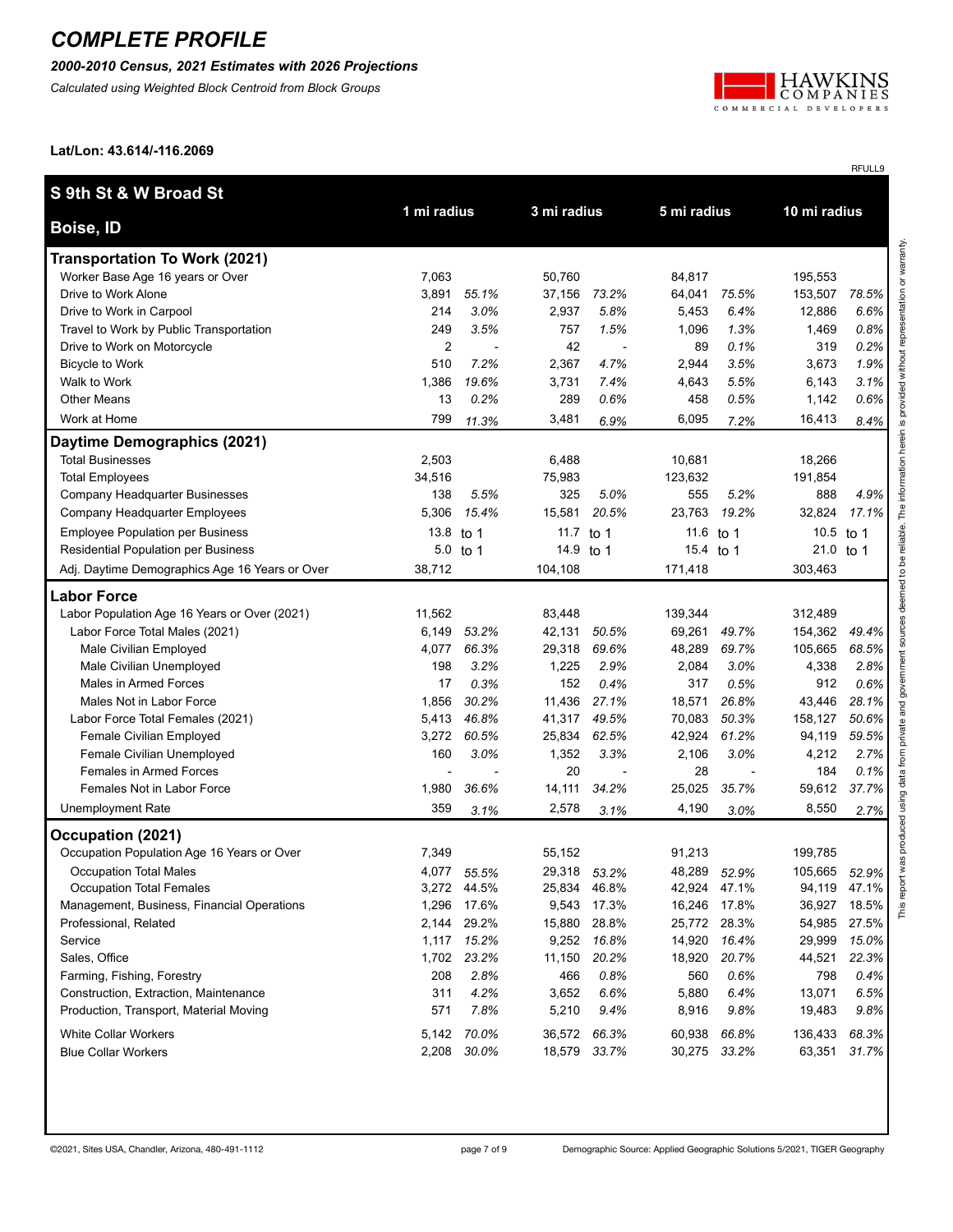*2000-2010 Census, 2021 Estimates with 2026 Projections*

*Calculated using Weighted Block Centroid from Block Groups*



RFULL9

**Lat/Lon: 43.614/-116.2069**

| S 9th St & W Broad St              |                |       |             |       |             |       |           |              |  |
|------------------------------------|----------------|-------|-------------|-------|-------------|-------|-----------|--------------|--|
| Boise, ID                          | 1 mi radius    |       | 3 mi radius |       | 5 mi radius |       |           | 10 mi radius |  |
| Units In Structure (2021)          |                |       |             |       |             |       |           |              |  |
| <b>Total Units</b>                 | 5,188          |       | 41,140      |       | 66,349      |       | 125,513   |              |  |
| 1 Detached Unit                    | 1,826          | 35.2% | 23,984      | 58.3% | 43,612      | 65.7% | 108,299   | 86.3%        |  |
| 1 Attached Unit                    | 322            | 6.2%  | 3,822       | 9.3%  | 6,379       | 9.6%  | 9,501     | 7.6%         |  |
| 2 Units                            | 240            | 4.6%  | 1,417       | 3.4%  | 1,819       | 2.7%  | 2,336     | 1.9%         |  |
| 3 to 4 Units                       | 659            | 12.7% | 4,349       | 10.6% | 6,055       | 9.1%  | 9,239     | 7.4%         |  |
| 5 to 9 Units                       | 778            | 15.0% | 3,103       | 7.5%  | 3,827       | 5.8%  | 5,622     | 4.5%         |  |
| 10 to 19 Units                     | 767            | 14.8% | 3,189       | 7.8%  | 4,312       | 6.5%  | 5,671     | 4.5%         |  |
| 20 to 49 Units                     | 1,052          | 20.3% | 2,522       | 6.1%  | 3,031       | 4.6%  | 3,941     | 3.1%         |  |
| 50 or More Units                   | 1,312          | 25.3% | 3,019       | 7.3%  | 3,776       | 5.7%  | 5,465     | 4.4%         |  |
| Mobile Home or Trailer             | 71             | 1.4%  | 1,535       | 3.7%  | 2,841       | 4.3%  | 6,178     | 4.9%         |  |
| <b>Other Structure</b>             |                |       | 15          |       | 55          |       | 196       | 0.2%         |  |
| Homes Built By Year (2021)         |                |       |             |       |             |       |           |              |  |
| Homes Built 2014 or later          | 505            | 6.8%  | 3,207       | 6.5%  | 4,958       | 6.3%  | 17,717    | 10.9%        |  |
| Homes Built 2010 to 2013           | 253            | 3.4%  | 1,026       | 2.1%  | 1,739       | 2.2%  | 6,189     | 3.8%         |  |
| Homes Built 2000 to 2009           | 979            | 13.2% | 4,434       | 9.0%  | 7,074       | 8.9%  | 28,719    | 17.7%        |  |
| Homes Built 1990 to 1999           | 1,011          | 13.6% | 7,096       | 14.4% | 13,332      | 16.9% | 31,929    | 19.7%        |  |
| Homes Built 1980 to 1989           | 568            | 7.6%  | 5,407       | 11.0% | 10,055      | 12.7% | 16,427    | 10.1%        |  |
| Homes Built 1970 to 1979           | 896            | 12.1% | 8,012       | 16.2% | 15,152      | 19.2% | 26,912    | 16.6%        |  |
| Homes Built 1960 to 1969           | 576            | 7.7%  | 4,660       | 9.4%  | 7,420       | 9.4%  | 9,551     | 5.9%         |  |
| Homes Built 1950 to 1959           | 402            | 5.4%  | 4,508       | 9.1%  | 6,222       | 7.9%  | 7,381     | 4.6%         |  |
| Homes Built 1940 to 1949           | 339            | 4.6%  | 3,236       | 6.6%  | 3,682       | 4.7%  | 4,217     | 2.6%         |  |
| Homes Built Before 1939            | 1,499          | 20.2% | 5,370       | 10.9% | 6,073       | 7.7%  | 7,406     | 4.6%         |  |
| Median Age of Homes                | 41.6           | yrs   | 40.2        | yrs   | 37.3 yrs    |       | 29.2      | yrs          |  |
| Home Values (2021)                 |                |       |             |       |             |       |           |              |  |
| Owner Specified Housing Units      | 1,334          |       | 21,136      |       | 40,952      |       | 103,402   |              |  |
| Home Values \$1,000,000 or More    | 51             | 3.8%  | 558         | 2.6%  | 1,046       | 2.6%  | 1,925     | 1.9%         |  |
| Home Values \$750,000 to \$999,999 | 53             | 4.0%  | 901         | 4.3%  | 1,417       | 3.5%  | 3,079     | 3.0%         |  |
| Home Values \$500,000 to \$749,999 | 255            | 19.1% | 3,514       | 16.6% | 5,977       | 14.6% | 12,486    | 12.1%        |  |
| Home Values \$400,000 to \$499,999 | 260            | 19.5% | 3,083       | 14.6% | 5,301       | 12.9% | 14,609    | 14.1%        |  |
| Home Values \$300,000 to \$399,999 | 335            | 25.1% | 5,148       | 24.4% | 10,164      | 24.8% | 28,511    | 27.6%        |  |
| Home Values \$250,000 to \$299,999 | 182            | 13.6% | 2,984       | 14.1% | 6,526       | 15.9% | 17,960    | 17.4%        |  |
| Home Values \$200,000 to \$249,999 | 90             | 6.8%  | 2,230       | 10.6% | 4,894       | 11.9% | 12,407    | 12.0%        |  |
| Home Values \$175,000 to \$199,999 | 35             | 2.6%  | 675         | 3.2%  | 1,449       | 3.5%  | 3,314     | 3.2%         |  |
| Home Values \$150,000 to \$174,999 | 7              | 0.5%  | 515         | 2.4%  | 1,093       | 2.7%  | 2,325     | 2.2%         |  |
| Home Values \$125,000 to \$149,999 | 4              | 0.3%  | 202         | 1.0%  | 422         | 1.0%  | 844       | 0.8%         |  |
| Home Values \$100,000 to \$124,999 | 9              | 0.7%  | 312         | 1.5%  | 641         | 1.6%  | 1,118     | 1.1%         |  |
| Home Values \$90,000 to \$99,999   |                |       | 18          |       | 35          |       | 65        |              |  |
| Home Values \$80,000 to \$89,999   | 6              | 0.4%  | 64          | 0.3%  | 131         | 0.3%  | 233       | 0.2%         |  |
| Home Values \$70,000 to \$79,999   |                |       | 7           |       | 29          |       | 60        |              |  |
| Home Values \$60,000 to \$69,999   |                |       |             |       | 3           |       | 10        |              |  |
| Home Values \$50,000 to \$59,999   |                |       | 131         | 0.6%  | 234         | 0.6%  | 503       | 0.5%         |  |
| Home Values \$35,000 to \$49,999   | 34             | 2.6%  | 231         | 1.1%  | 432         | 1.1%  | 1,237     | 1.2%         |  |
| Home Values \$25,000 to \$34,999   | 4              | 0.3%  | 56          | 0.3%  | 163         | 0.4%  | 526       | 0.5%         |  |
| Home Values \$10,000 to \$24,999   | 6              | 0.5%  | 212         | 1.0%  | 417         | 1.0%  | 1,138     | 1.1%         |  |
| Home Values Under \$10,000         | $\overline{2}$ | 0.1%  | 292         | 1.4%  | 578         | 1.4%  | 1,053     | 1.0%         |  |
| Owner-Occupied Median Home Value   | \$398,041      |       | \$363,953   |       | \$345,915   |       | \$337,451 |              |  |
| Renter-Occupied Median Rent        | \$890          |       | \$937       |       | \$952       |       | \$1,008   |              |  |

©2021, Sites USA, Chandler, Arizona, 480-491-1112 page 8 of 9 Demographic Source: Applied Geographic Solutions 5/2021, TIGER Geography